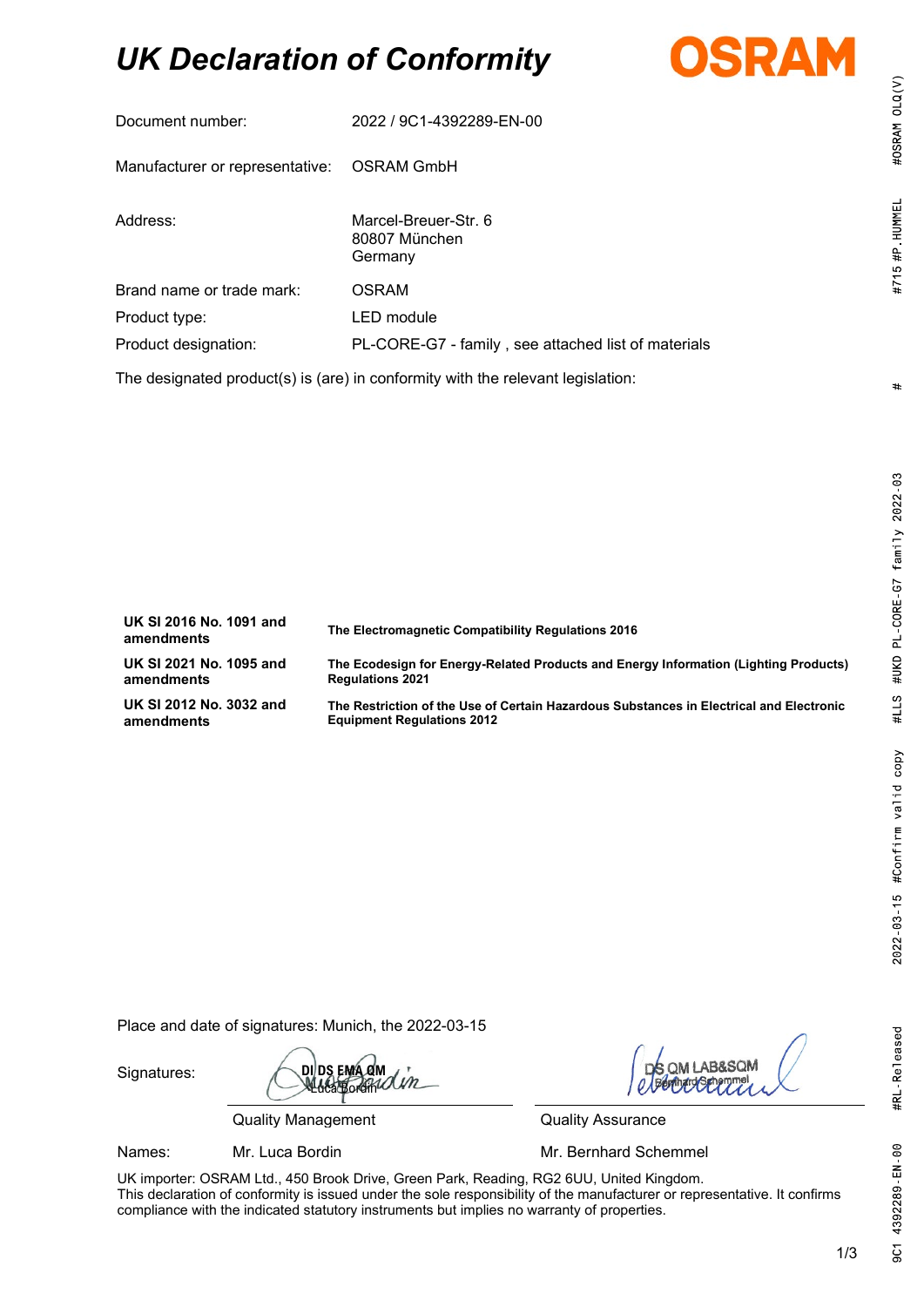# *UK Declaration of Conformity*



Document number: 2022 / 9C1-4392289-EN-00

#### **UK SI 2016 No. 1091 and amendments**

The conformity of the designated product(s) with the provisions of this statutory instrument is given by the compliance with the following standard(s) or other specifications. If not elsewhere/otherwise indicated the edition/amendment as referenced below applies.

| EN 61547: 2009 | Equipment for general lighting purposes - EMC immunity requirements |  |
|----------------|---------------------------------------------------------------------|--|
|                |                                                                     |  |

#### **UK SI 2021 No. 1095 and amendments**

The conformity of the designated product(s) with the provisions of this statutory instrument is given by the compliance with the following standard(s) or other specifications.

If not elsewhere/otherwise indicated the edition/amendment as referenced below applies.

#### **UK SI 2012 No. 3032 and amendments**

The conformity of the designated product(s) with the provisions of this statutory instrument is given by the compliance with the following standard(s) or other specifications.

If not elsewhere/otherwise indicated the edition/amendment as referenced below applies.

**EN IEC 63000:2018** Technical documentation for the assessment of electrical and electronic products with respect to the restriction of hazardous substances

#### **List of additional Standards the product is compliant to:**

| EN 62031:2008 + A1:2013 +<br>A2:2015 | LED modules for general lighting — Safety specifications                                            |
|--------------------------------------|-----------------------------------------------------------------------------------------------------|
| <b>IEC/TR 62778: 2014</b>            | Application of IEC 62471 for the assessment of blue light hazard to light sources<br>and luminaires |

#OSRAM OLQ(V)

#715 #P HUMMEL

9C1